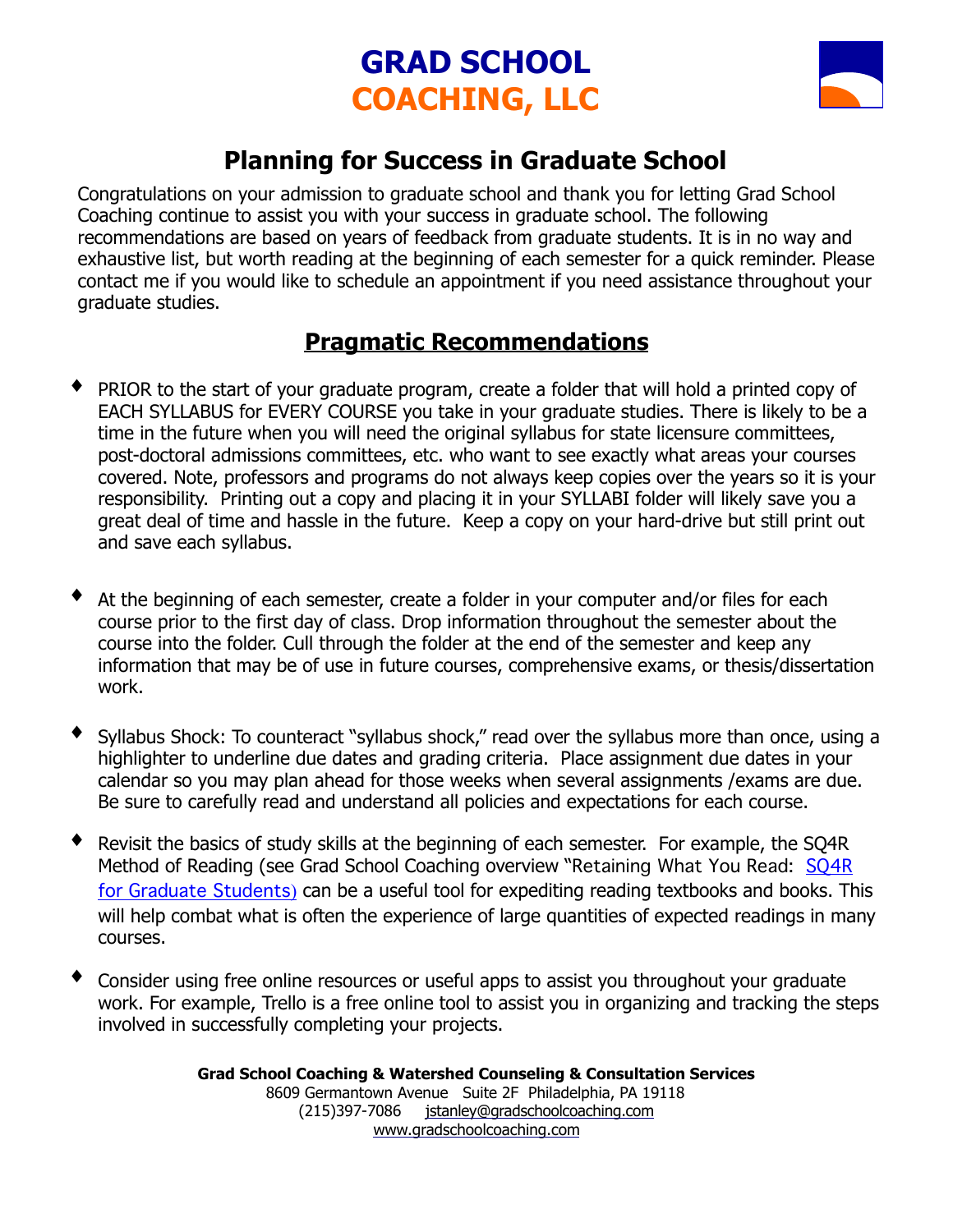- In order to best complete your planned program of study, be aware that required courses are not always offered every semester or even every year. It will take planning on your part to determine how to best meet your course requirements within your time frame. Make sure to talk with your academic advisor regularly about program requirements.
- In considering your planned program of study, find out your options for taking courses outside your program and school. Learning from related fields may strongly expand your knowledge base in your area of study.
- For elective courses, be sure to preview courses by attending the first class. Reviewing the syllabus and hearing the course introduction from the instructor will help you determine if the course will meet your needs. Do not rely solely on a course description.
- It is important to take advantage of professors' office hours and meet with them when you have questions or have areas you want to discuss regarding the course. Get to know your professors and help them to get to know you rather than waiting for them to contact you. These may be the people who write letters of support for you in the future for fellowships, grants, work positions, etc. so let them know you.
- Prior to attending meetings with your advisor, plan ahead for your meetings. Bring a brief list of questions, planned program of study, course descriptions, etc. Take brief notes during the meeting and when relevant, consider sending your advisor a brief bulleted outline of the key points of the meeting.
- ♦ Attend colloquia, forums, panels, and speakers in and outside your university to expand your learning throughout your graduate work. You may also meet new colleagues and contacts who may be beneficial to your career.
- You may assume you do not need to go to your university's library because of all the online resources. PLEASE go to relevant library orientation sessions. There are many, many more resources at the library than what you can access online even via your university's web sources. Gaining the most from the library resources is best accomplished by learning from library staff. Please also be sure to meet the librarian assigned to your area of study or school. This person will be a formidable asset over the years. If they assist you in a way that was invaluable, be sure to send their supervisor a quick email praising them for their work.
- Do not, repeat, DO NOT PLAGIARIZE. No matter how far you are behind, how difficult, boring the material, plagiarizing is one of the most egregious moves you can make in academia. Do not do it. Go meet with your advisor and let them know you are having difficulties.
- When needing to following formatting processes such as APA or MLA, use relevant manuals or reliable online resources such as Purdue University's OWL website ([http://](http://owl.english.purdue.edu) [owl.english.purdue.edu](http://owl.english.purdue.edu)).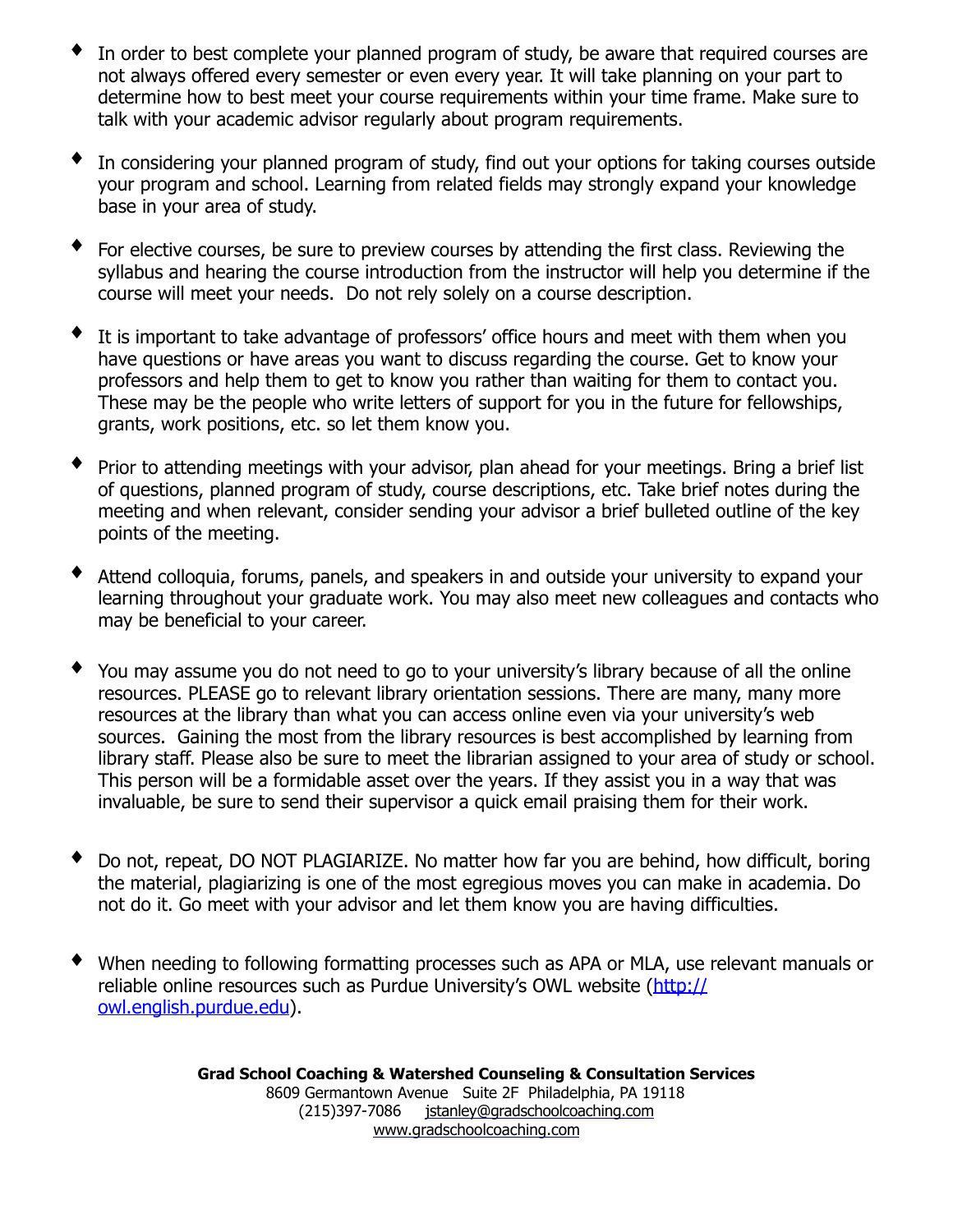- Consider using a reference manager and PDF article organizer such as [Mendeley](http://www.mendeley.com/) (note: some university libraries recommend reference managers that sync well with their library system). You can create folders that enable you to hold and sort by topic, author, etc. Start using early in your graduate work so by the time you are working on your thesis or dissertation, you already have an organized means of accessing and referencing your articles.
- You pay for them in your student fee, so take advantage of the many resources on campus. This can include the learning resource center, counseling center, nutrition counselor, career services, pool, etc. It is worth leaving the comfort of your computer and going on campus to places such as the writing center, graduate resource center, women's center, and library.
- There is life beyond your program's building. Find interesting places to study on and off campus. For example, make an effort to connect with others by studying or spending time in one or two student centers on campus.
- Who is often the most important person in your program? Your advisors, professors, dean? No! Often, the most important person is the administrative coordinator / assistant for your graduate department/program. You will inevitably need assistance throughout your program and this person can make or break your smooth transition through such key areas as knowing when a course is offered in which upcoming semester/year, who is teaching the course, registering for courses, finding out the best person in financial aid to assist you, etc. This person will at some point be your lifesaver, be KIND, RESPECTFUL, and CARING toward this person.
- Check for miscellaneous costs when planning your budget for the year. Consider lab costs, parking fees, printing fees in the computer lab, etc. that add up and need to be considered as you plan ahead.
- Be realistic about your limits with course loads, research projects, commuting, time management, etc. Beginning a new graduate program is not the time to overload your schedule in other areas. There is much to learn and become familiar with when starting graduate school, including your advisor, students, professors, living area, and new region of the country and they will all take time.
- $\blacklozenge$  University programs throughout the years will engage in various accreditation reviews (i.e., state education boards, national accreditation bodies). You will learn a great deal by becoming involved in the process so consider being part of the planning committee as a student member or working with the professor in charge of the accreditation review process.
- I know you do not want to think about it, but humor me: in the student handbook read the section on "approved medical leave." Better to know your options in case you ever need them. Some schools do not reimburse after a certain time period and others are very strict on what is considered "approved" medical leaves.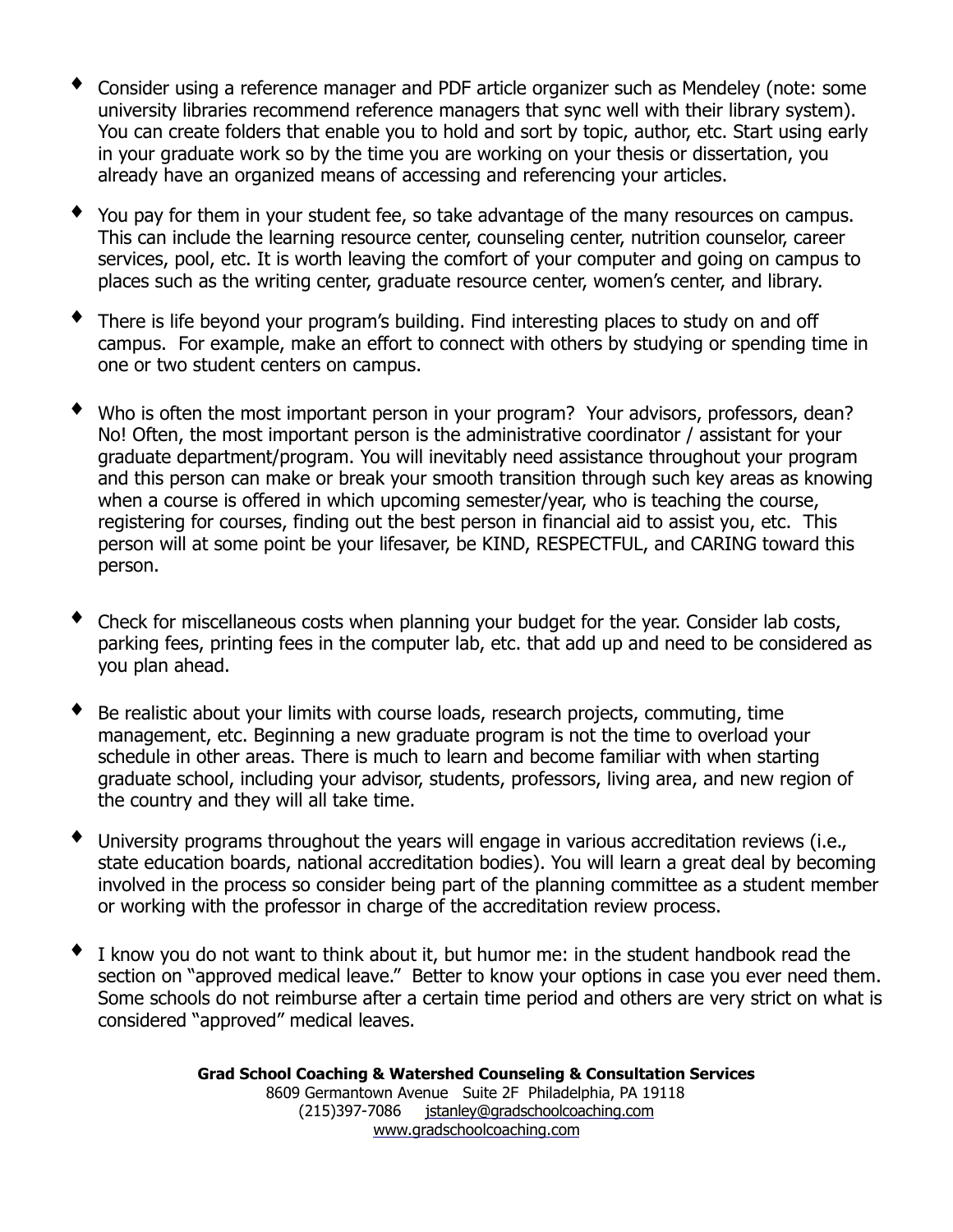## **GRAD SCHOOL COACHING, LLC**



#### **Process Recommendations**

- Consider your new opportunities, roles, and expectations. Starting graduate school can be a time to start new habits, continue successful ones, take new chances and make new choices.
- This is the time to use existing, or create new stress-reducing habits that work best for you. These may include exercise, time with friends, playing music, hobbies, movies, or joining a recreational class on campus such as fencing, weight lifting or yoga.
- What leads to the most success in the completion of graduate school is resiliency. Figure out how in the past you have maintained the ENDURANCE to complete tasks. Was it support from your family and friends? Setting Saturday evening aside no matter what each week to relax and let loose. Outside activities like dance, martial arts, baking brownies to send to your grad school coach. This is NOT the time to forget what works for you in maintaining your energy and perseverance. By the way, when you forget to do this, post a large note above your computer listing things you do to remain in the game for the long run as an ongoing reminder.
- Maintain your support systems with family and friends and cultivate new support among your academic peers, room/housemates, etc.
- It is important to maintain your life outside graduate school. Life will continue regardless of how busy you are in school, so give thought and planning to all parts of your life that are important to you.
- Be open to meeting people outside your program, as well as outside the university. Such contacts can be particularly helpful when there is a sense of "contagious stress" among students around due dates for papers, exams, etc. in your program. Again, meeting people outside your academic community will increase your support systems.
- Collaboration with your fellow students goes a great deal farther than competition. It is also useful to connect with advanced students to learn from their experiences (note: talk to more than one advanced student so you gain a better overall picture rather than just one person's opinion/perspective).
- Mentors may not always be your advisor. Be willing to cultivate mentoring relationships with other professors, site supervisors, or students who are further along in the program.